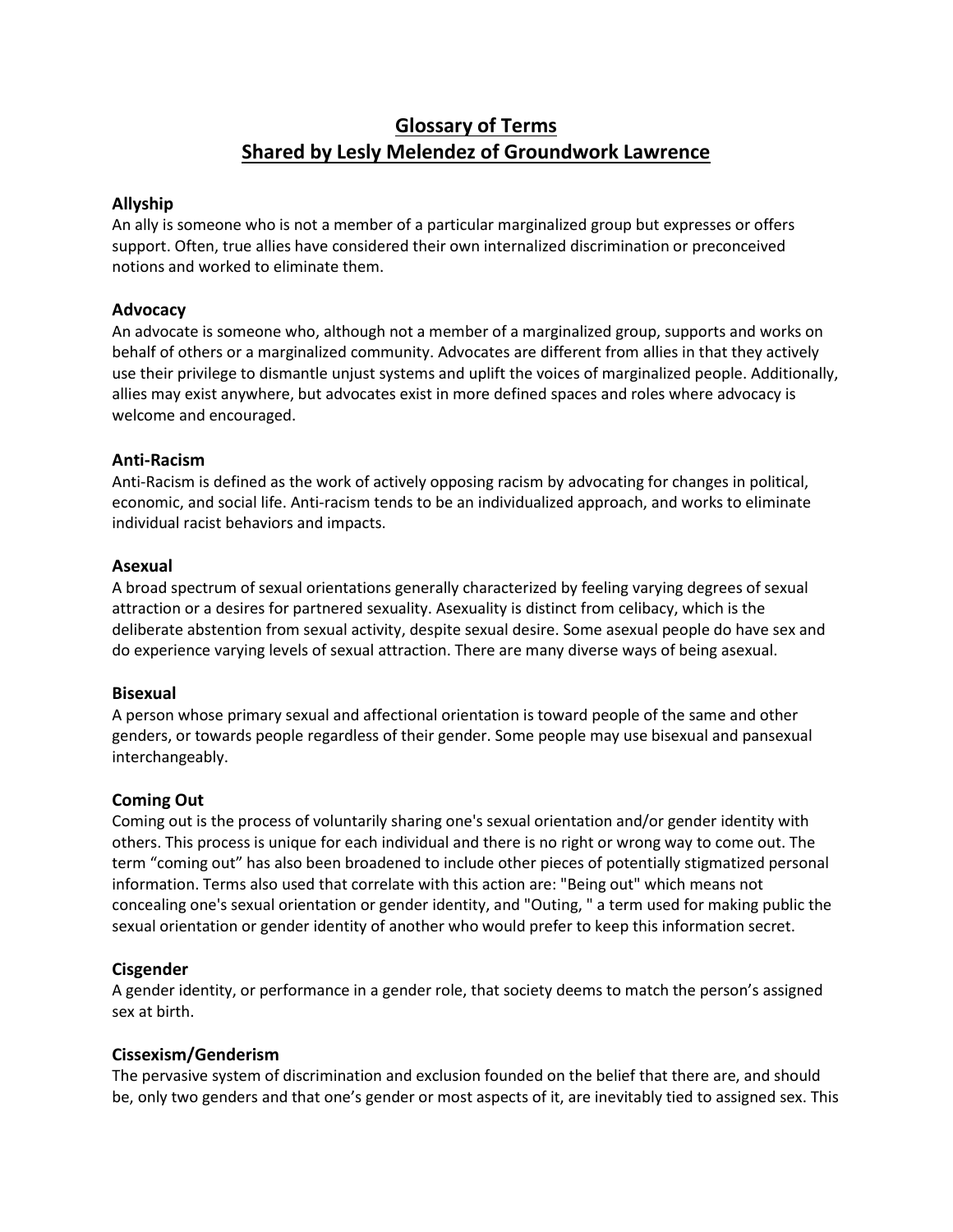system oppresses people whose gender and/or gender expression falls outside of cis-normative constructs. Within cissexism, cisgender people are the dominant group and trans/ gender nonconforming people are the oppressed group.

## **Classism**

Prejudice against or in favor of people belonging to a particular social class.

## **Conscious Bias**

Biased attitudes about a group we are aware of; can be (in)visible; can be accessed. Unconscious Bias: Biased attitude operating outside your awareness and control, are difficult to access or be aware of, & influence your action more than conscious biases.

# **Critical Race Theory**

The theory argues that historical patterns of racism are ingrained in law and other modern institutions, and that the legacies of slavery, segregation and Jim Crow still create an uneven playing field for Black people and other people of color. The idea is that racism is not a matter of individual bigotry but is systemic in America.

## **Decolonization**

Decolonization may be defined as the active resistance against colonial powers, and a shifting of power towards political, economic, educational, cultural, psychic independence and power that originate from a colonized nation's own indigenous culture. This process occurs politically and also applies to personal and societal psychic, cultural, political, agricultural, and educational deconstruction of colonial oppression.

Per Eve Tuck and K. Wayne Yang: "Decolonization doesn't have a synonym"; it is not a substitute for 'human rights' or 'social justice', though undoubtedly, they are connected in various ways. Decolonization demands an Indigenous framework and a centering of Indigenous land, Indigenous sovereignty, and Indigenous ways of thinking.

## **Diversity, equity, and inclusion**

(DEI) is a term used to describe policies and programs that promote the representation and participation of different groups of individuals, including people of different ages, races and ethnicities, abilities and disabilities, genders, religions, cultures and sexual orientations.

- **Diversity**: The presence of differences within a given setting. In the workplace, that can mean differences in race, ethnicity, gender, gender identity, sexual orientation, age and socioeconomic class.
- **Equity**: The act of ensuring that processes and programs are impartial, fair and provide equal possible outcomes for every individual, even if the services required differ.
- **Inclusion**: The practice of ensuring that people feel a sense of belonging in the workplace. This means that every employee feels comfortable and supported by the organization when it comes to being their authentic selves.
	- $\circ$  Diversity is where everyone is invited to the party
	- o Inclusion means that everyone gets to contribute to the playlist
	- o Equity means that everyone has the opportunity to dance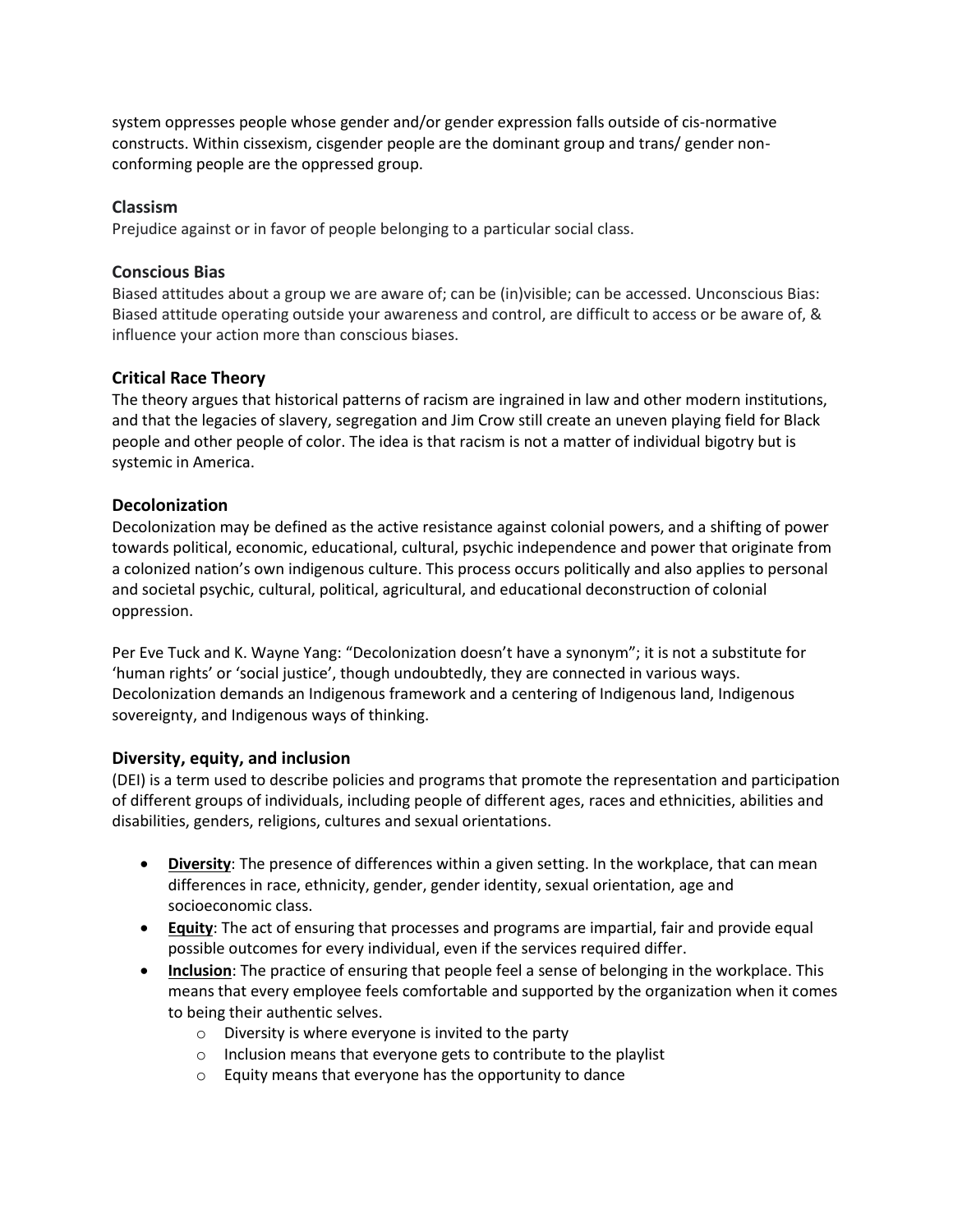**Belonging**: Is the feeling of security and support when there is a sense of acceptance, inclusion, and identity for a member of a certain group. It is when an individual can bring their authentic self to work.

## **Gay**

A sexual and affectional orientation toward people of the same gender.

#### **Gender**

A social construct used to classify a person as a man, woman, or some other identity. Fundamentally different from the sex one is assigned at birth.

## **Gender Identity**

A sense of one's self as trans, genderqueer, woman, man, or some other identity, which may or may not correspond with the sex and gender one is assigned at birth.

#### **Heterosexism**

The assumption that all people are or should be heterosexual. Heterosexism excludes the needs, concerns, and life experiences of others including lesbian, gay, bisexual and queer people while it gives advantages to heterosexual people. It is often a subtle form of oppression, which reinforces realities of silence and erasure.

## **Indigeneity**

Indigenous populations are composed of descendants or family members of people who inhabited an area prior to colonial contact. As a result some of those peoples may have their own social, economic, or cultural customs that work separately to the dominant cultures that surround them in the present day. Examples: Maori in territory now defined as New Zealand; Mexicans in territory now defined as Texas, California, New Mexico, Arizona, Utah, Nevada, and parts of Colorado, Wyoming, Kansas, and Oklahoma; Native American tribes in territory now defined as the United States.

## **Internalized Racism**

Internalized racism is the situation that occurs in a racist system when a racial group oppressed by racism supports the supremacy and dominance of the dominating group by maintaining or participating in the set of attitudes, behaviors, social structures, and ideologies that undergird the dominating group's power. It involves four essential and interconnected elements:

Decision-making - Due to racism, people of color do not have the ultimate decision-making power over the decisions that control our lives and resources. As a result, on a personal level, they may think white people know more about what needs to be done for them than they do. On an interpersonal level, they may not support each other's authority and power – especially if it is in opposition to the dominating racial group. Structurally, there is a system in place that rewards people of color who support white supremacy and power and coerces or punishes those who do not.

Resources - Resources, broadly defined (e.g. money, time, etc), are unequally in the hands and under the control of white people. Internalized racism is the system in place that makes it difficult for people of color to get access to resources for our own communities and to control the resources of our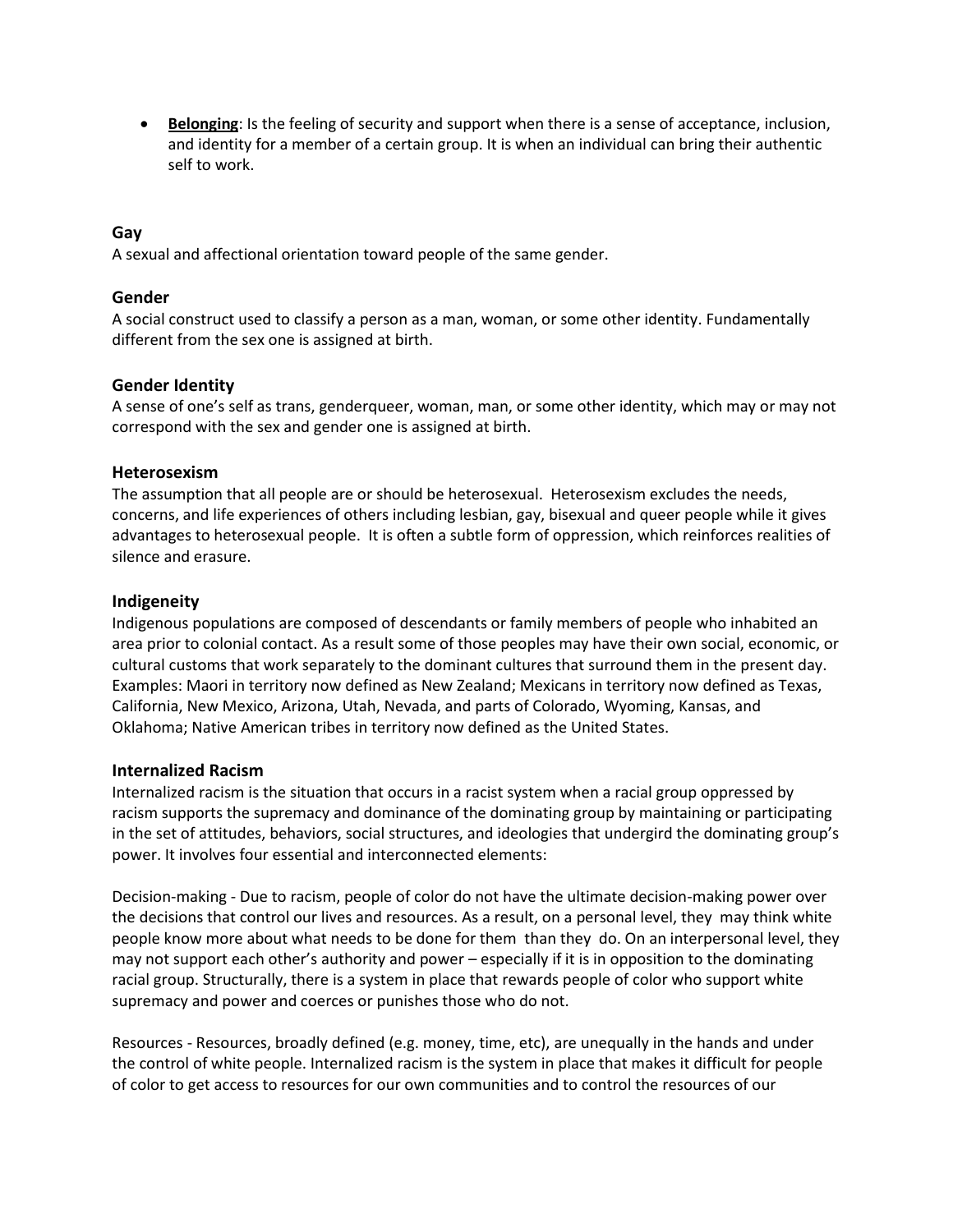community. They learn to believe that serving and using resources for themselves and their particular community is not serving "everybody."

Standards - With internalized racism, the standards for what is appropriate or "normal" that people of color accept are white people's or Eurocentric standards. People of color have difficulty naming, communicating and living up to their deepest standards and values, and holding themselves and each other accountable to them.

Naming the problem - There is a system in place that misnames the problem of racism as a problem of or caused by people of color and blames the disease – emotional, economic, political, etc. – on people of color.

## **Intersectionality**

Exposing [one's] multiple identities can help clarify the ways in which a person can simultaneously experience privilege and oppression. For example, a Black woman in America does not experience gender inequalities in exactly the same way as a white woman, nor racial oppression identical to that experienced by a Black man. Each race and gender intersection produces a qualitatively distinct life.

Per Kimberlé Williams Crenshaw: Intersectionality is simply a prism to see the interactive effects of various forms of discrimination and disempowerment. It looks at the way that racism, many times, interacts with patriarchy, heterosexism, classism, xenophobia — seeing that the overlapping vulnerabilities created by these systems actually create specific kinds of challenges.

## **Lesbian**

Usually, a woman whose primary sexual and affectional orientation is toward people of the same gender. However, some nonbinary people also identify as lesbians, often because they have some connection to womanhood and are primarily attracted to women.

# **LGBT**

Abbreviation for Lesbian, Gay, Bisexual, and Transgender. An umbrella term that is often used to refer to the community as a whole. Many people use LGBTQIA to intentionally include and raise awareness of Queer, Intersex and Asexual communities as well as myriad other communities under the umbrella.

## **Non binary/Nonbinary/Non-binary**

A gender identity and experience that embraces a full universe of expressions and ways of being that resonate for an individual, moving beyond the male/female gender binary. It may be an active resistance to binary gender expectations and/or an intentional creation of new unbounded ideas of self within the world. For some people who identify as non-binary there may be overlap with other concepts and identities like gender expansive and gender non-conforming.

## **Microaggressions**

a statement, action, or incident regarded as an instance of indirect, subtle, or unintentional discrimination against members of a marginalized group such as a racial or ethnic minority.

## **Different forms of microaggression**

Microaggressions can take several different forms. They can be: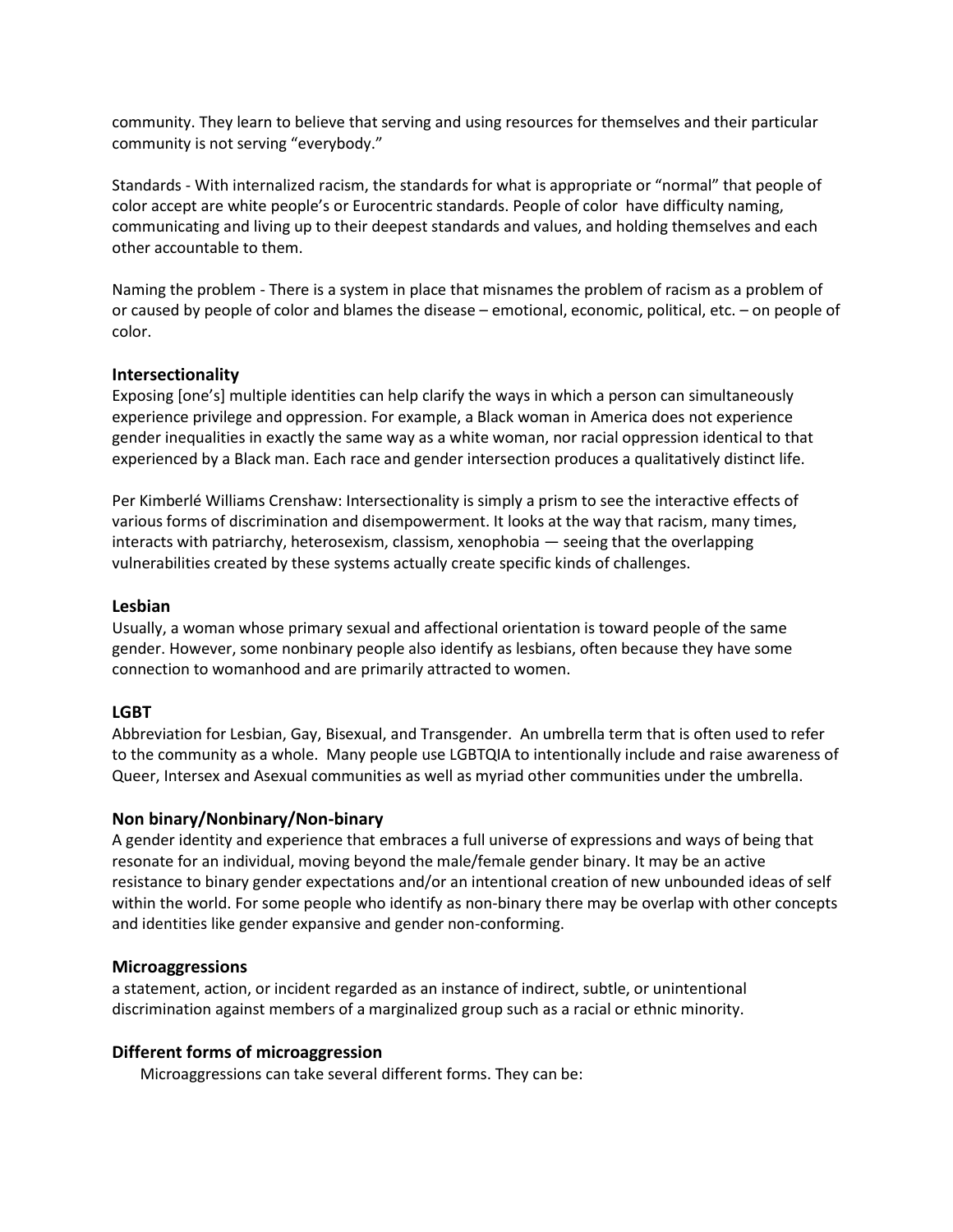- **Verbal**: A verbal microaggression is a comment or question that is hurtful or stigmatizing to a certain marginalized group of people. For example, saying, "You're so smart for a woman" would be a verbal microaggression.
- **Behavioral**: A behavioral microaggression occurs when someone behaves in a way that is hurtful or discriminatory to a certain group of people. An example of a behavioral microaggression would be a bartender ignoring a transgender person and instead serving a cisgender person (someone whose biological sex matches their gender identity) first.
- **Environmental**: An environmental microaggression is when a subtle discrimination occurs within society. One example of an environmental microaggression would be a college campus that only has buildings named after white people.

# **Types**

Psychologist Derald Wing Sue and colleagues defined three types of microaggression:

- **Microassaults**: A microassault is when a person intentionally behaves in a discriminatory way while not intending to be offensive. An example of a microassault is a person telling a racist joke then saying, "I was just joking."
- **Microinsults**: A microinsult is a comment or action that is unintentionally discriminatory. For example, this could be a person saying to an Indian doctor, "Your people must be so proud."
- **Microinvalidations**: A microinvalidation is when a person's comment invalidates or undermines the experiences of a certain group of people. An example of a microinvalidation would be a white person telling a black person that "racism does not exist in today's society."

# **Patriarchy**

A system of society or government in which men hold the power and women are largely excluded from it.

# **Polyamory**

Denotes consensually being in/open to multiple loving relationships at the same time. Some polyamorists (polyamorous people) consider "polyam" to be a relationship orientation. Sometimes used as an umbrella term for all forms of ethical, consensual, and loving non-monogamy.

# **Queer**

One definition of queer is abnormal or strange. Historically, queer has been used as an epithet/slur against people whose gender, gender expression and/or sexuality do not conform to dominant expectations. Some people have reclaimed the word and self-identify in opposition to assimilation. For some, this reclamation is a celebration of not fitting into social norms. Not all people who identify as LGBTQIA use "queer" to describe themselves. The term is often considered hateful when used by those who do not identify as LGBTQIA to directly describe others.

## **Racial Equity**

Racial equity is the condition that would be achieved if one's racial identity no longer predicted, in a statistical sense, how one fares. When we use the term, we are thinking about racial equity as one part of racial justice, and thus we also include work to address root causes of inequities, not just their manifestation. This includes elimination of policies, practices, attitudes, and cultural messages that reinforce differential outcomes by race or that fail to eliminate them.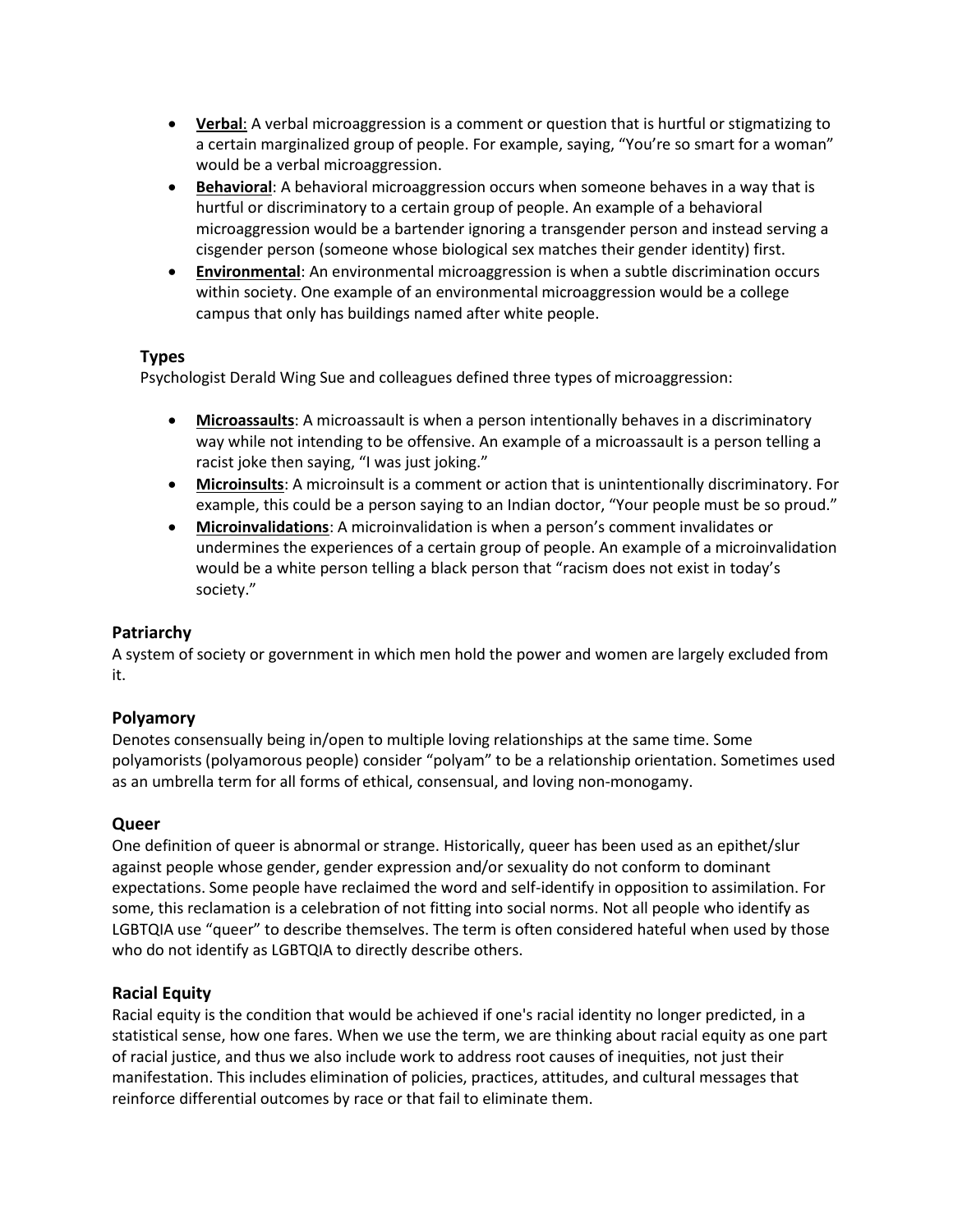"A mindset and method for solving problems that have endured for generations, seem intractable, harm people and communities of color most acutely, and ultimately affect people of all races. This will require seeing differently, thinking differently, and doing the work differently. Racial equity is about results that make a difference and last." (This definition was developed by OpenSource Leadership Strategies, Inc. All work is licensed under a Creative Commons Attribution Noncommercial. No Derivatives 4.0 International License.)

# **Racial Identity Development Theory**

Racial Identity Development Theory discusses how people in various racial groups and with multiracial identities form their particular sense of self and identity. It also describes some typical phases in remaking that identity based on learning and awareness of systems of privilege and structural racism, cultural, and historical meanings attached to racial categories, and factors operating in the larger sociohistorical level (e.g. globalization, technology, immigration, and increasing multiracial population).

# **Racial Justice**

The systematic fair treatment of people of all races, resulting in equitable opportunities and outcomes for all. Racial justice—or racial equity—goes beyond "anti-racism." It is not just the absence of discrimination and inequities, but also the presence of deliberate systems and supports to achieve and sustain racial equity through proactive and preventative measures. Operationalizing racial justice means reimagining and co-creating a just and liberated world and includes:

- understanding the history of racism and the system of white supremacy and addressing past harms,
- working in right relationship and accountability in an ecosystem (an issue, sector, or community ecosystem) for collective change,
- implementing interventions that use an intersectional analysis and that impact multiple systems,
- centering Blackness and building community, cultural, economic, and political power of Black, Indigenous, and People of Color, and
- applying the practice of love along with disruption and resistance to the status quo.

# **Settler Colonialism**

Settler colonialism refers to the process by which colonizing powers create permanent or long-term settlement on land owned and/or occupied by other peoples, often by force. This contrasts with colonialism where colonizer's focus only on extracting resources back to their countries of origin, for example, as settler colonialism is ongoing and expansive. Settler Colonialism typically includes oppressive governance, dismantling of indigenous cultural forms, and enforcement of codes of superiority (such as white supremacy).

Per Dina Gillio-Whitaker, "Settler Colonialism may be said to be a structure, not an historic event, whose endgame is always the elimination of the Natives in order to acquire their land, which it does in countless seen and unseen ways. These techniques are woven throughout the US's national discourse at all levels of society. Manifest Destiny—that is, the US's divinely sanctioned inevitability—is like a computer program always operating unnoticeably in the background. In this program, genocide and land dispossession are continually both justified and denied."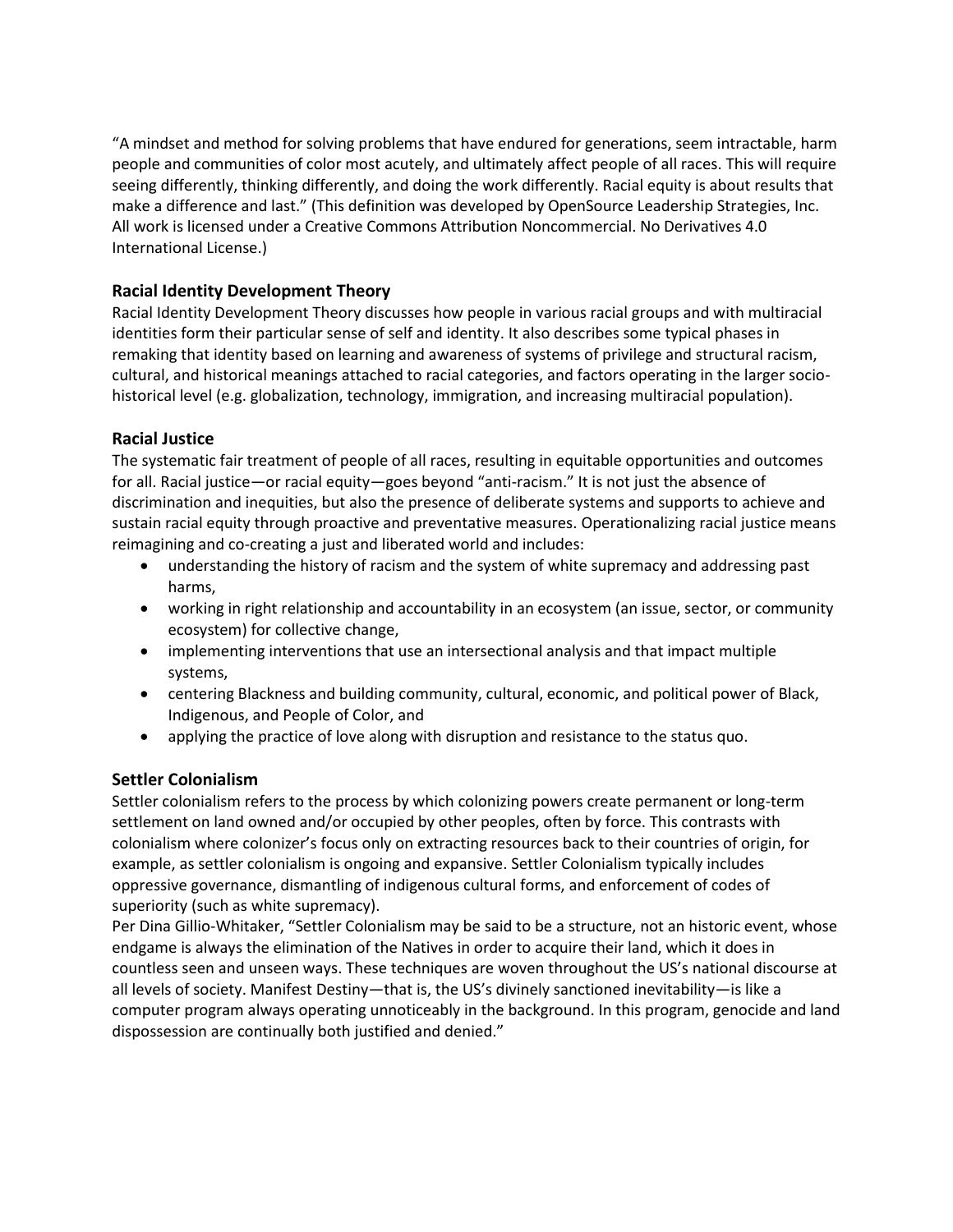## **Transgender**

An adjective used most often as an umbrella term and frequently abbreviated to "trans." Identifying as transgender, or trans, means that one's internal knowledge of gender is different from conventional or cultural expectations based on the sex that person was assigned at birth. While transgender may refer to a woman who was assigned male at birth or a man who was assigned female at birth, transgender is an umbrella term that can also describe someone who identifies as a gender other than woman or man, such as non binary, genderqueer, genderfluid, no gender or multiple genders, or some other gender identity.

## **Two Spirit**

An umbrella term encompassing sexuality and gender in Indigenous Native American communities. Two Spirit people often serve integral and important roles in their communities, such as leaders and healers. It may refer to an embodiment of masculinity and femininity but this is not the only significance of the term. There are a variety of definitions and feelings about the term two spirit – and this term does not resonate for everyone. Two Spirit is a cultural term reserved for those who identify as Indigenous Native American. Although the term itself became more commonly used around 1990, two spirit people have existed for thousands of years.

## **Unconscious biases**

Social stereotypes about certain groups of people that individuals form outside their own conscious awareness. Everyone holds unconscious beliefs about various social and identity groups (including their own), and these biases stem from one's tendency to organize social worlds by categorizing.

## **White Privilege**

1. Refers to the unquestioned and unearned set of advantages, entitlements, benefits and choices bestowed on people solely because they are white. Generally white people who experience such privilege do so without being conscious of it.

2. Structural White Privilege: A system of white domination that creates and maintains belief systems that make current racial advantages and disadvantages seem normal. The system includes powerful incentives for maintaining white privilege and its consequences, and powerful negative consequences for trying to interrupt white privilege or reduce its consequences in meaningful ways. The system includes internal and external manifestations at the individual, interpersonal, cultural and institutional levels.

The accumulated and interrelated advantages and disadvantages of white privilege that are reflected in racial/ethnic inequities in life-expectancy and other health outcomes, income and wealth, and other outcomes, in part through different access to opportunities and resources. These differences are maintained in part by denying that these advantages and disadvantages exist at the structural, institutional, cultural, interpersonal, and individual levels and by refusing to redress them or eliminate the systems, policies, practices, cultural norms, and other behaviors and assumptions that maintain them.

- **Interpersonal White Privilege**: Behavior between people that consciously or unconsciously reflects white superiority or entitlement.
- **Cultural White Privilege**: A set of dominant cultural assumptions about what is good, normal or appropriate that reflects Western European white world views and dismisses or demonizes other world views.